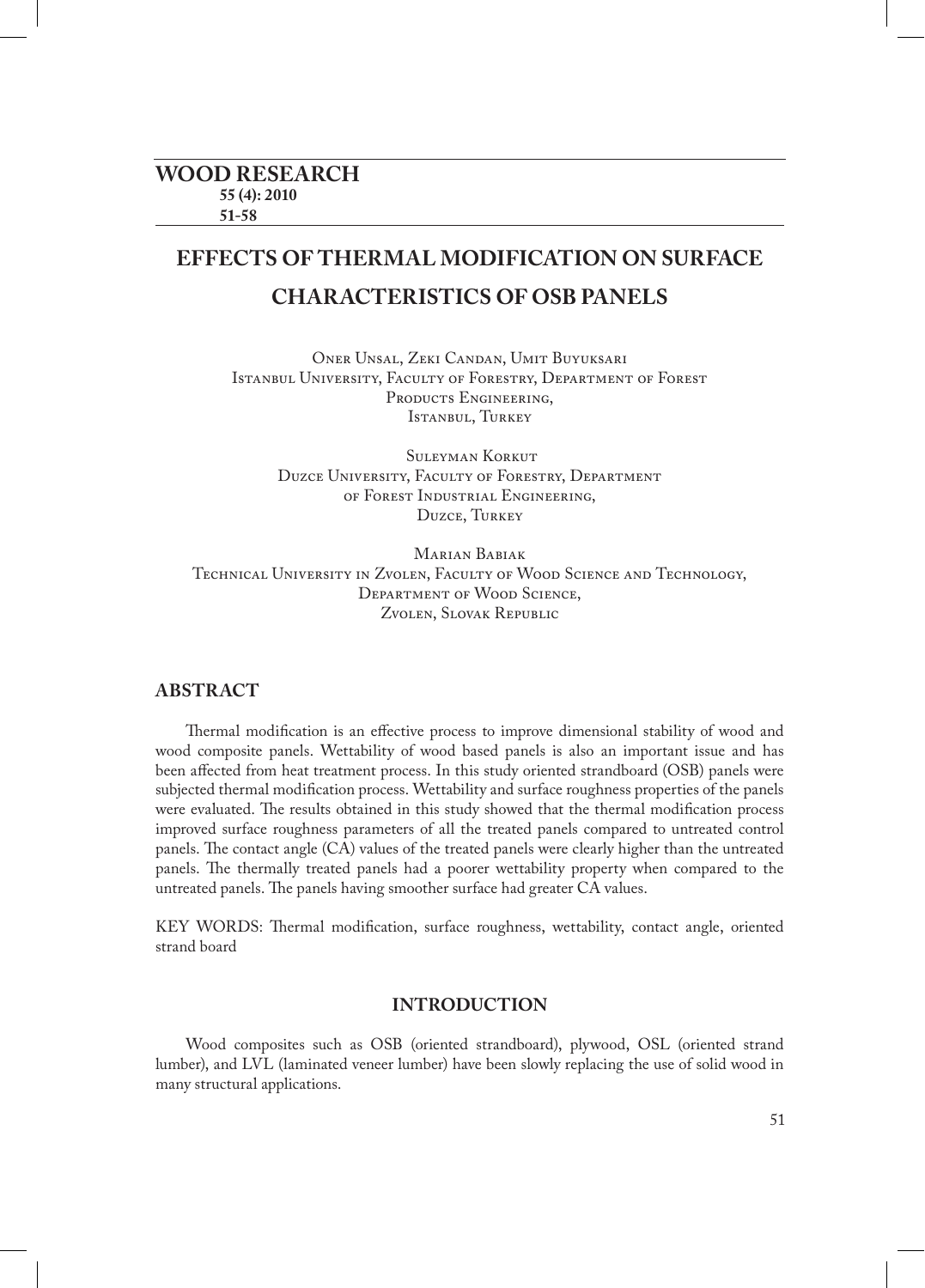#### **WOOD RESEARCH**

During the construction of houses, OSB can be exposed to rain water, and this leads to thickness swelling, which can be pronounced at the edges of boards (Gu et al. 2005). Such swelling increases the surface roughness of boards and can cause misalignment of flooring panels in the Z (thickness) direction (Brochmann et al. 2004).

Plywood and oriented strandboard (OSB) panels are very similar in the conception of reducing the dimensional stability and anisotropy of the wood, but raw material, manufacturing process and mechanical properties are very different. The disadvantage of OSB compared to plywood is the higher dimensional instability. To improve this property it is necessary to reduce the water adsorption of the wood and release the stress imposed during the hot-pressing process. Some studies have evaluated a method which can do this in an one-way step: the thermal treatment applied after the consolidation of the panel.

Heat treatment is an effective process to improve dimensional stability of wood and wood composite panels. Wettability of wood based panels is also an important issue and is affected by heat treatment. There is a close relationship between surface roughness and wettability of the wood and wood composites. Several studies were done related to relationships between production parameters and wettability characteristics of wood composite panels such as plywood, OSB, and LVL (Aydin 2004, Aydin et al. 2006, Ayrilmis et al. 2009, Khan et al. 2004).

In this study, OSB panels as structural wood composites were subjected to heat treatment process. Surface roughness and contact angle (CA) in terms of wettability characteristics of the panels were evaluated.

### **MATERIAL AND METHODS**

 In this research, oriented strandboard (OSB) panels as structural wood composite were supplied by Kastamonu Integrated Wood Industry and Trade Inc. in Kocaeli, Turkey. The panels were 100 cm in length, 100 cm in width and 1.2 cm in thickness. Then, they were cut into 40 cm by 40 cm before thermal modification process.

Thermal modification process was performed in an oven controlled with  $\pm 1$  °C sensitively under atmospheric pressure. Experimental design of the study was shown in Tab. 1. The panel parts were cut into test specimens with dimensions of 50 mm  $\times$  50 mm  $\times$  12 mm to obtain surface roughness and wettability of the panels. Treated and untreated samples were conditioned at 20  $\pm$  2  $\degree$ C and  $65 \pm 5$  % relative humidity (RH) in a climate chamber for three weeks.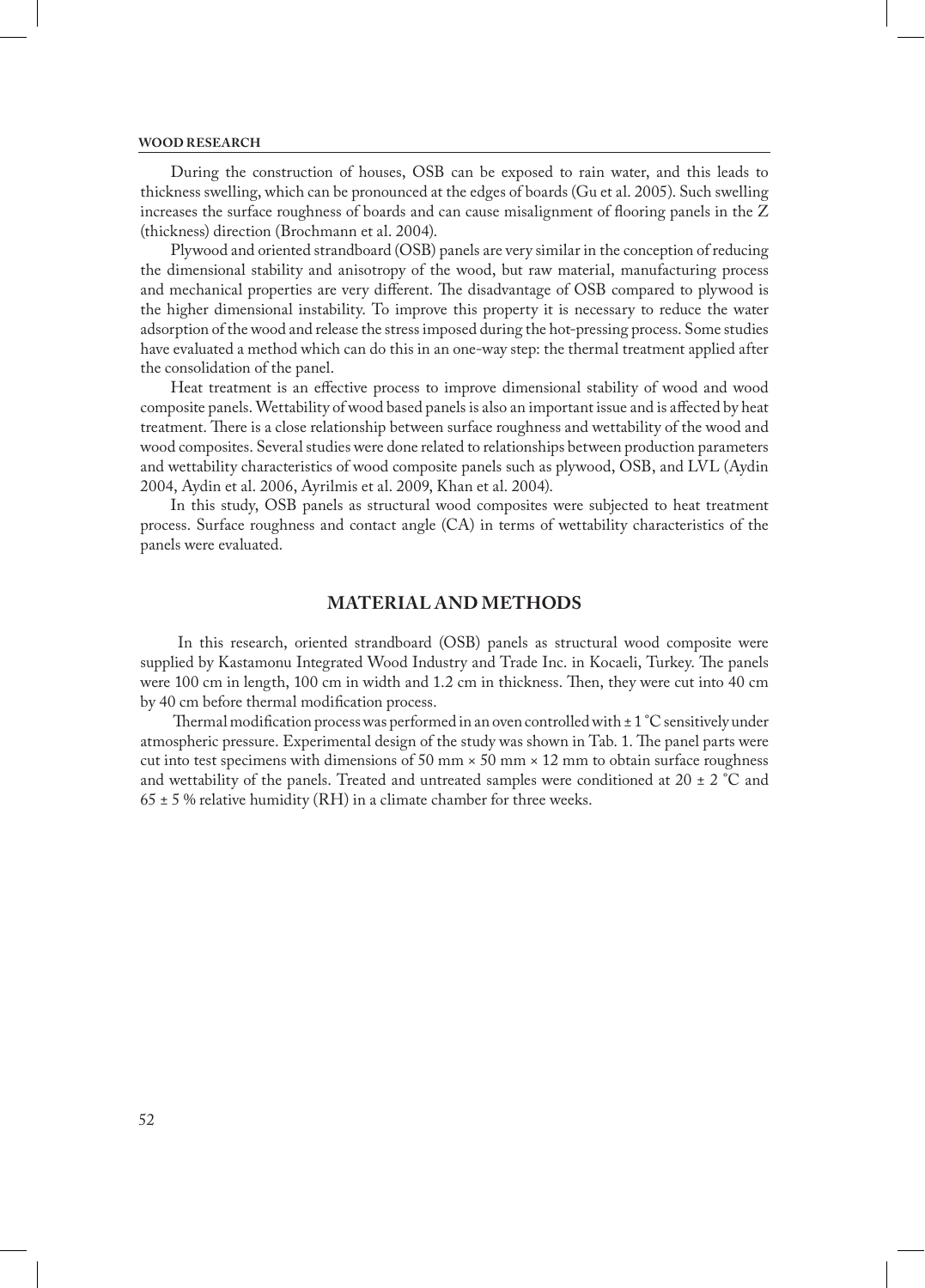| Panel Type | Temperature (°C) | Time (hours) |
|------------|------------------|--------------|
| Control    |                  |              |
| A          | 150              |              |
| B          | 150              | 3            |
| $\subset$  | 170              |              |
| D          | 170              | 3            |
| E          | 190              |              |
| F          | 190              | 3            |
|            | 210              |              |

*Tab 1: Experimental design of the thermal modification process*

Specific gravity of the specimens was determined according to EN 323 (1993) standard. Twenty samples with dimensions of 50 mm  $\times$  50 mm  $\times$  12 mm were used from each group.

Twenty samples were used from each group. The points of roughness measurements were randomly marked on the surface of test samples. A Mitutoyo SJ-301 surface roughness tester, stylus tyPpe profilometer, was employed for the surface roughness test. Two roughness parameters characterized by ISO 4287 (1997) standard, respectively, average roughness (*Ra*) and maximum roughness (*Rmax*) were considered to evaluate the surface characteristics of the panels. Roughness values were measured with a sensitivity of 0.5 μm. Measuring speed, pin diameter and pin top angle of the tool were 5 mm.min<sup>-1</sup>, 4  $\mu$ m and 90°, respectively. The length of tracing line  $(L_t)$  was 12.5 mm and the cut-off was  $\lambda = 2.5$  mm.

Twenty samples were used from each group. Contact angle (CA) was analyzed to obtain the wettability characteristics of the specimens. CA values were determined using with a KSV Cam-101 Scientific Instrument . Distilled water was used as liquid. The image of the liquid drop was captured by a video camera and the CA was measured by digital image analysis software. After the 5 μL droplet of distilled water was placed on the sample surface, contact angles from the images were measured at 1-s time intervals up to 60 s total and average CA was calculated.

For the surface roughness and wettability, all multiple comparisons were first subjected to an analysis of variance (ANOVA) at  $p<sub>0.05</sub>$  and significant differences between mean values of the treated and untreated groups were determined using Duncan's multiple range test.

### **RESULTS AND DISCUSSION**

Tab. 2 shows Ra and Rmax values as surface roughness characteristics of the thermally modified OSB panels. The results obtained in this study showed that the thermal modification process improved surface roughness parameters of all the treated panels compared to untreated control panels. The highest Ra value was determined in the untreated control panels, while the lowest Ra value was determined in the panels (Group G) treated with 210 °C for 1 hour. The Ra values of the panels decreased with increasing thermal modification temperature for both modification period of 1 and 3 hrs. The Ra value of group G was approximately 30 % lower than that of untreated panel. The results seem similar to that of Korkut and Akgul (2007), who found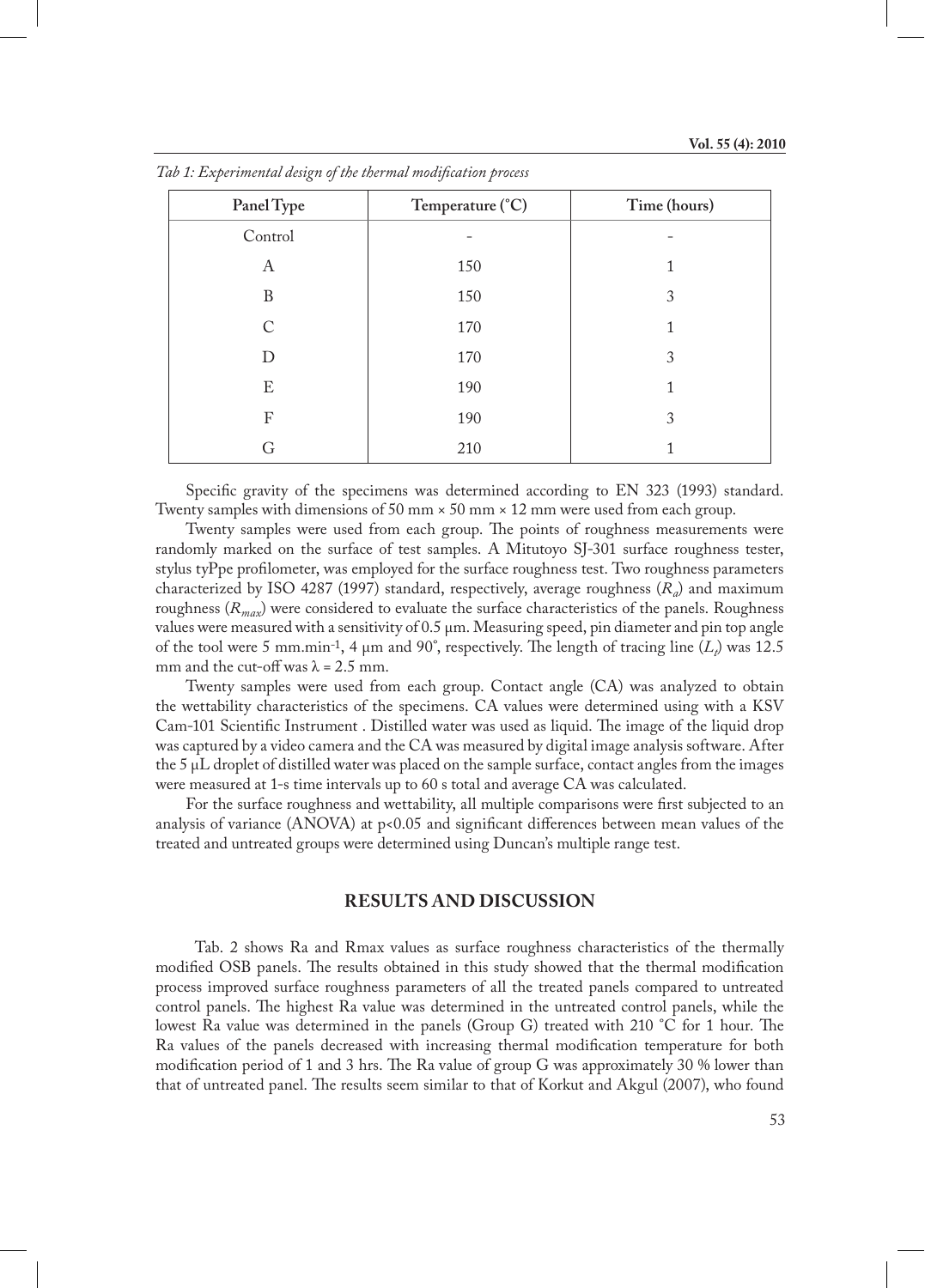#### **WOOD RESEARCH**

that the Ra value of the Oak veneer decreased as heat treatment temperature increased. Aydin and Colakoglu (2002a, b) also found similar results. Aydin and Colakoglu (2005) reported that surface roughness of beech wood improved with temperature increase. Thermal modification time did not significantly affected  $R_a$  values of the panels. The findings indicated that the temperature was major parameter affecting the *Ra* values.

| Panel Groups  | Surface roughness $(\mu m)$ |                   |
|---------------|-----------------------------|-------------------|
|               | $R_a$                       | $R_{max}$         |
| Control       | $6.07(0.79)$ a              | 34.42 (5.37) a    |
| A             | $5.45(0.63)$ ab             | $33.66(3.15)$ ab  |
| B             | $5.58(0.63)$ ab             | 33.27 (2.24) abc  |
| $\mathcal{C}$ | $5.25(0.72)$ bc             | 33.81 (2.80) ab   |
| D             | $5.00(0.85)$ bc             | 31.37 (2.77) abcd |
| E             | 4.66 $(0.70)$ cd            | 30.06 (4.99) bcd  |
| F             | 4.68 $(0.73)$ cd            | 29.62 (4.21) cd   |
| G             | $4.26(0.73)$ d              | $27.90(2.52)$ d   |

*Tab. 2: Surface roughness results of the panels*

Control panels had the highest  $R_{max}$  values, whereas group G had the lowest  $R_{max}$  values. The results indicated that the *Rmax* values of all the treated panels were lower than those of the control panels. With increasing the thermal modification temperature, the *Rmax* values of the panels decreased.

CA values of the panels are shown in Fig. 1. The statistical analysis indicated that significant differences were found between the CA values of the treated panels and the control panels. The CA values of the treated panels were higher than that of the control panels. The CA values of the panels increased with increasing thermal modification temperature. The highest CA values were reached in 190 °C for 1-h however the CA values decreased by increasing in temperature from 190 °C to 210 °C. It might be caused by increased porosity in surface of the panels. The peak point was obtained 170 °C for 3-h period. Further increases in temperature decreased the CA values of the panels. The results indicate that the wettability of the panels decreased as temperature increased. The treated panels had a poorer wettability property when compared to the untreated panels. Similar results were found by Ayrilmis et al. (2009) and Hakkou et al. (2005). They reported that contact angle values increased with increasing treatment temperature. Thermal modification time negatively affected the wettability properties of the panels. The CA values of the treated panels except the panels treated with 190ºC increased with increasing treatment time.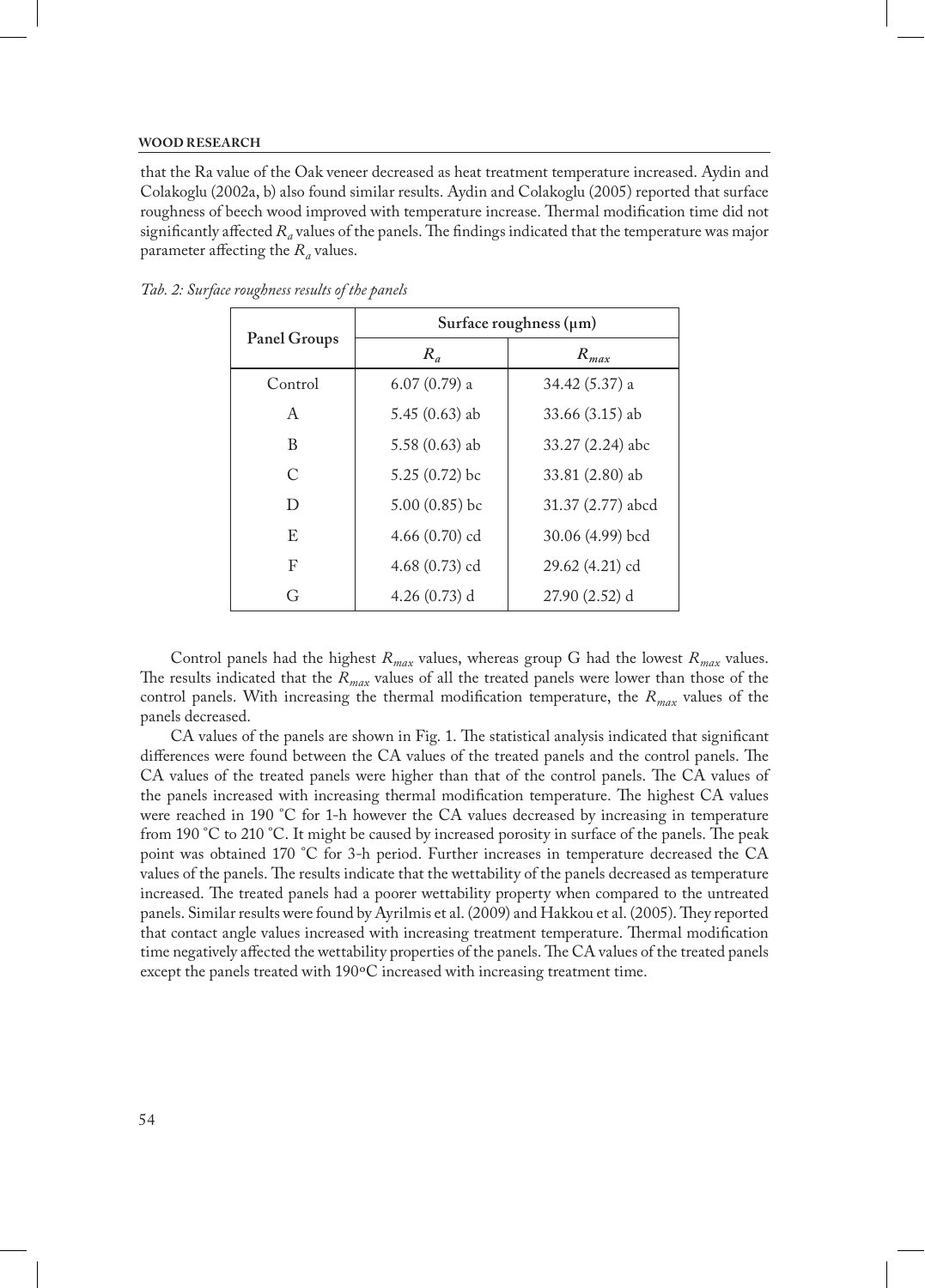### **Vol. 55 (4): 2010**



*Fig. 1: Contact angle values of the thermally treated panels*

 Overall results of the study indicate that the surface roughness of the panels was improved by the thermal modification process, while the wettabilty of the panels was decreased. It could be said that higher CA values obtained in the panels having smoother surface.

### **CONLUSIONS**

The findings obtained in this study could be concluded as follows:

- The results obtained in this study showed that the thermal modification improved surface roughness characteristics of the OSB panels. The Ra and Rmax values of the panels decreased with increasing modification temperature for both 1-h and 3-h. The findings also indicated that the treatment temperature was major parameter affecting the Ra and Rmax values.
- The CA values of the treated panels were clearly higher than the untreated panels. The CA values of the panels increased with increasing thermal modification temperature and time. The peak point in temperatures were obtained in 190 °C for 1-h and 170 °C for 3-h. The thermally treated panels had a poorer wettability property when compared to the untreated panels.
- A clear relationship was determined between surface roughness and contact angle of the panels. The panels having smoother surface had greater CA values.
- Surface characteristics such as surface roughness and wettability of the OSB panels could become an important issue for painting, lacquering, and coating applications. Quality of the mentioned applications depends on surface quality of the panels.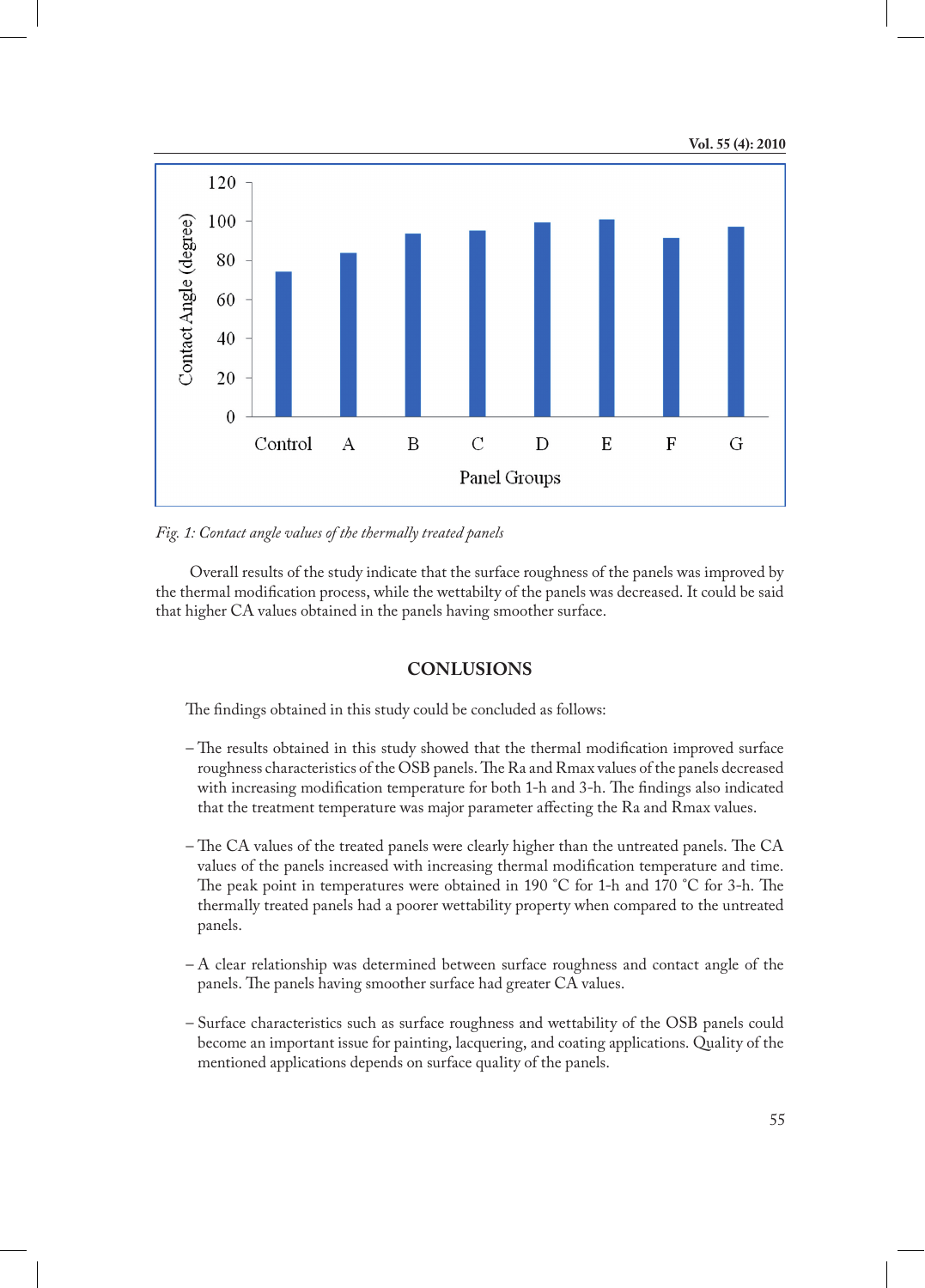## **ACKNOWLEDGEMENT**

The authors would like to thank Kastamonu Integrated Wood Industry and Trade Inc. located in Kocaeli, Turkey for supplying OSB panels used in this study. The authors also would like to thank Olcay Karatas, Ozan Dogus Dal, and Ugur Yilmaz who are former undergraduate students at Department of Forest Products Engineering, Istanbul University for their assistance with surface roughness and wettability testing procedure.

## **REFERENCES**

- 1. Aydin, I., Colakoglu, G., 2002a: The effects of veneer drying temperature on wettability, surface roughness and some properties of plywood. In: Proceedings of the sixth panel products symposium, 9-11 October 2002, Wales, UK: Llandudno. Pp. 60-70.
- 2. Aydin, I., Colakoglu, G., 2002b: The effect of steaming and veneer drying temperature on the weathering reactions. Wood-based materials, wood composites and chemistry. International Symposium, 19-22 September 2002, Vienna, Austria. Pp. 1-9.
- 3. Aydin, I., 2004: Activation of wood surfaces for glue bonds by mechanical pre-treatment and its effects on some properties of veneer surfaces and plywood panels. Applied Surface Science 233: 268-274.
- 4. Aydin, I., Colakoglu, G., 2005: Effects of surface inactivation, high temperature drying and preservative treatment on surface roughness and colour of alder and beech wood. Applied Surface Science 252: 430-440.
- 5. Aydin, I., Colakoglu, G., 2005: Effects of surface inactivation, high temperature drying and preservative treatment of plywood as a function of log temperature in peeling process. International Journal of Solids and Structures 43: 6140-6147.
- 6. Ayrilmis, N., Dundar, T., Candan, Z., Akbulut, T., 2009: Wettability of fire retardant treated laminated veneer lumber (LVL) manufactured from veneers dried at different temperatures. Bioresources 4(4): 1536-1544.
- 7. Brochmann, J., Edwardson, C., Shmulsky, R., 2004: Influence of resin type and flake thickness on properties of OSB. Forest Prod. J. 54: 51-55.
- 8. EN 317, 1993: Particleboards and fiberboards, determination of swelling in thickness after immersion
- 9. Gu, H., Wang, S., Neimsuwan, T., Wang, S., 2005: Comparison study of thickness swell performance of commercial oriented strandboard flooring products. Forest Prod. J. 55: 239-245.
- 10. Hakkou, M., Petrissans, M., Zoulalian, A., Gerardin, P., 2005: Investigation of wood wettability changes during heat treatment on the basis of chemical analysis. Polymer Degradation and Stability 89: 1-5.
- 11. ISO 4287, 1997: Geometrical product specifications surface texture profile method terms, definitions and surface texture parameters
- 12. Khan, S., Chui, Y. H., Schneider, M. H., Barry, A. O., 2004: Wettability of treated flakes of selected species with commercial adhesive resins Journal of the Institute of Wood Science 16 (5): 258-265.
- 13. Korkut, S., Akgul, M., 2007: Effect of drying temperature on surface roughness of Oak (*Quercus petraea* ssp. *iberica* (Steven ex Bieb) Krassiln) Veneer. Building and Environment 42(5): 1931-1935.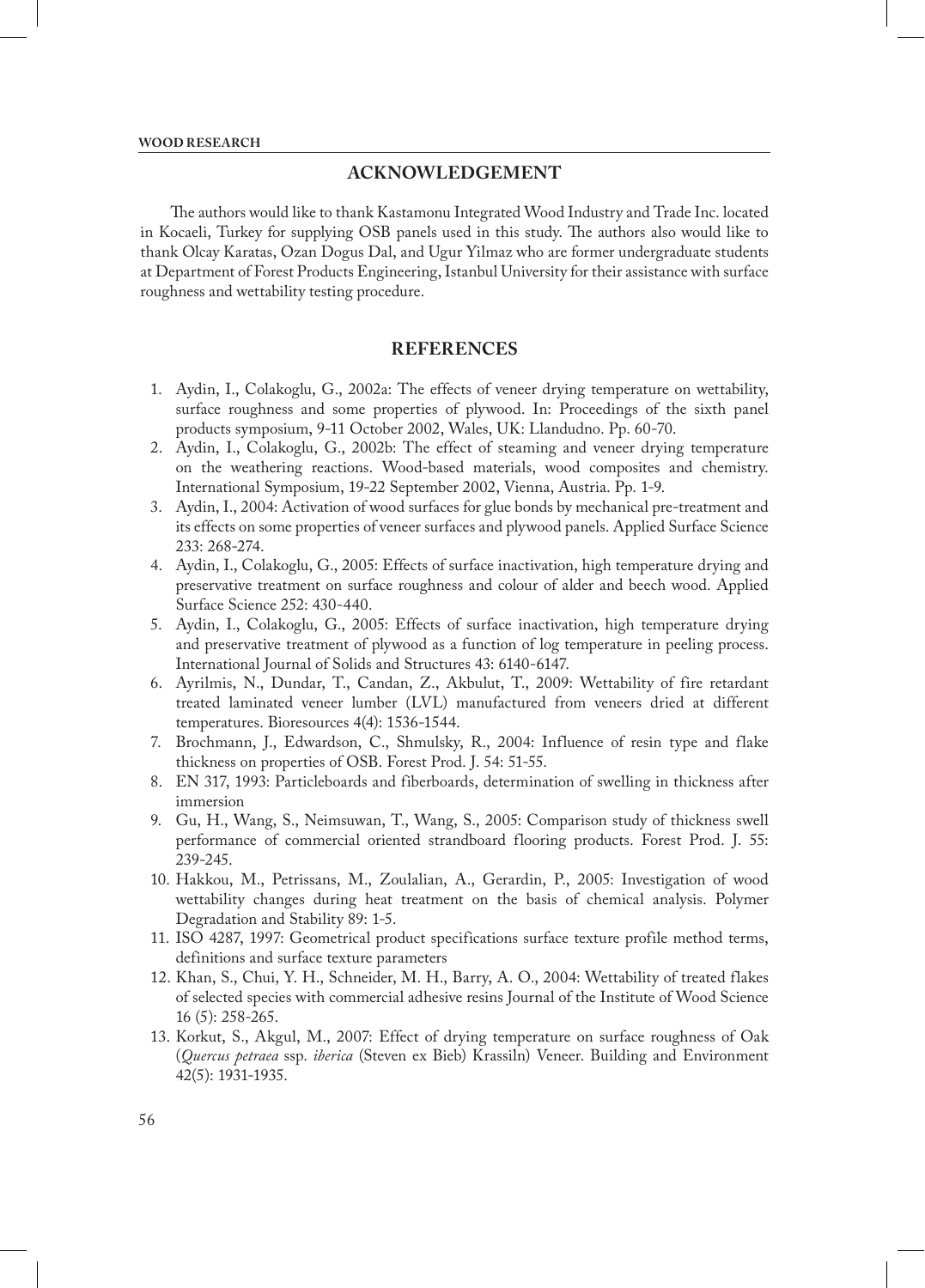Oner Unsal Istanbul University FACULTY OF FORESTRY DEPARTMENT OF FOREST PRODUCTS ENGINEERING BAHCEKOY, SARIYER 34473 Istanbul TURKEY

ZEKI CANDAN Istanbul University FACULTY OF FORESTRY DEPARTMENT OF FOREST PRODUCTS ENGINEERING BAHCEKOY, SARIYER 34473 Istanbul Turkey

Umit Buyuksari Istanbul University FACULTY OF FORESTRY DEPARTMENT OF FOREST PRODUCTS ENGINEERING BAHCEKOY, SARIYER 34473 Istanbul Turkey

Suleyman Korkut Duzce University, Faculty of Forestry Department of Forest Industrial Engineering 81620 Beciyorukler Campus TURKEY E-mail: suleymankorkut@duzce.edu.tr

Marian Babiak Technical University in Zvolen FACULTY OF WOOD SCIENCE AND TECHNOLOGY Department of Wood Science T. G. Masaryka 24 960 53 Zvolen Slovak Republic